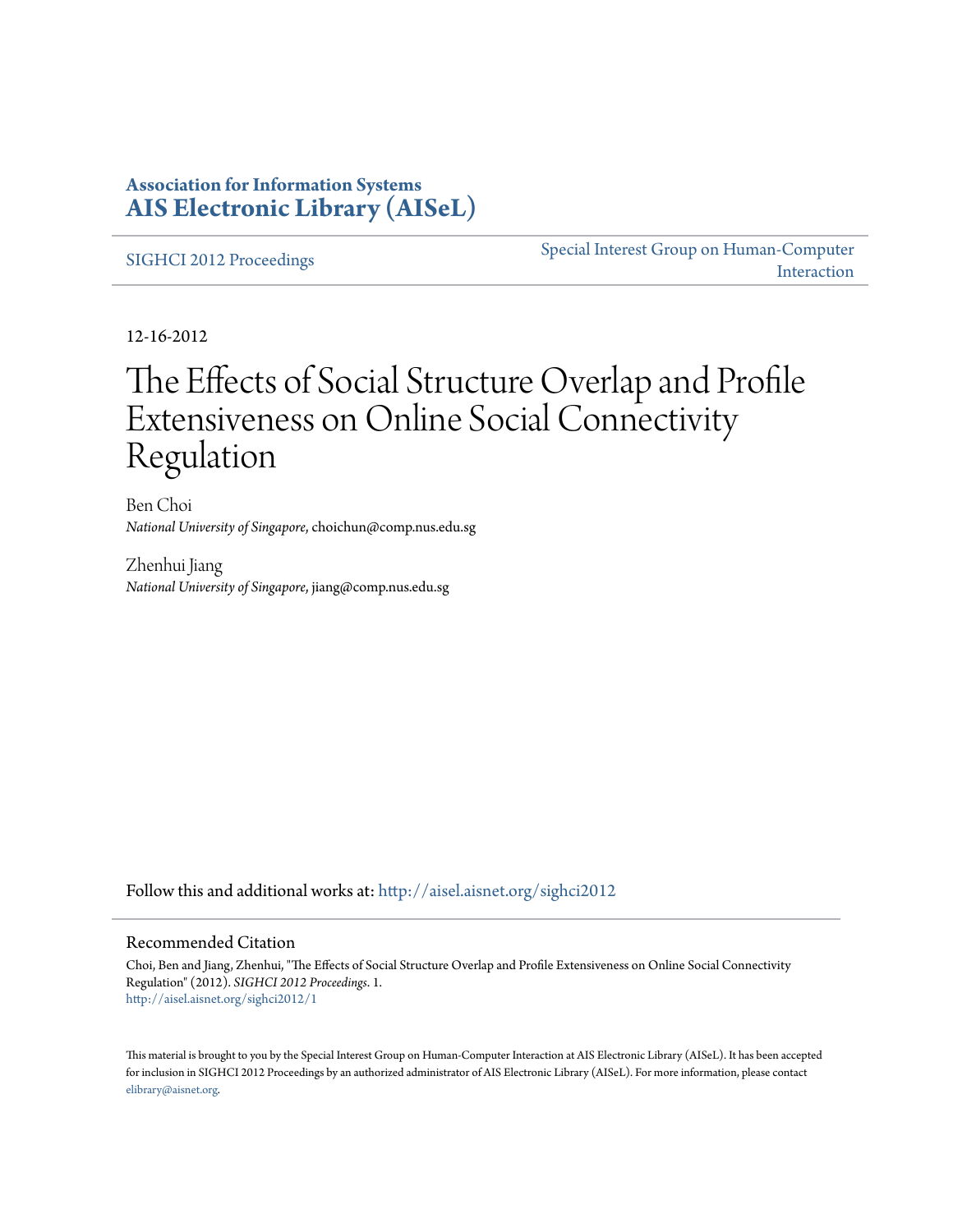# **The Effects of Social Structure Overlap and Profile Extensiveness on Online Social Connectivity Regulation**

**Chun F. (Ben) Choi**  Department of Information Systems National University of Singapore Email: choichun@comp.nus.edu.sg

## ABSTRACT

In online social networks, new social connectivity is established when a requestee accepts a friend request from an unfamiliar requestor. While users are generally willing to establish online social connectivity, they are at times reluctant in constructing profile connections with unfamiliar others. Drawing on the interpersonal cognition literature and the privacy calculus perspective, this paper examines the effects of social structure overlap and profile extensiveness on privacy risks as well as social capital gains and how the requestee responds to a friend request (i.e., intention to accept). The results of a quasiexperiment involving 101 respondents provide strong evidence that social structure overlap and profile extensiveness influence privacy risks and social capital gains. In addition, while privacy risks reduce intention to accept, social capital gains increase intention to accept online social connectivity.

## Keywords

Online Social Network, Online Social Connectivity, Impression Formation, Privacy Calculus, Intention to Accept.

## INTRODUCTION

Social network sites have gained increasing popularity over the past few years. A survey of 2,277 Internet users in the U.S. has revealed that over 40% of users identified the opportunity to establish new online social connectivity as an important motivation for using online social networks [1]. Online social connectivity is highly important to online service providers. A new online social connectivity is initiated when an unfamiliar requestor sends a friend request to a requestee [2]. The requestee's response to the friend request is often influenced by his or her impression of the requestor, which is formed based on the requestor's personal profile on online social networks. Personal profiles typically contain a variety of information about the requestor, such as photographs, personal interests, and social circles.

Past studies reveal that developing online social connectivity with an unfamiliar requestor can be beneficial to the requestee. Furthermore, the

# **Zhenhui (Jack) Jiang**

Department of Information Systems National University of Singapore Email: jiang@comp.nus.edu.sg

establishment of online social connectivity enables the requestee to develop additional relationships based on the social networks of the requestor. As a key function of online social networks is to facilitate the development and maintenance of online social connectivity, we contend that gain in social resources is an important benefit in developing new online social connectivity.

It has, however, been observed that while online social connectivity enables increase in social resources, its establishment might subject the requestee to risks. Research in the interpersonal communication domain provides insights into this phenomenon. For example, Stern and Taylor [3] examined students' Facebook usage behavior and reported that while students did accept friend requests from unfamiliar others, those who were concerned about their privacy information denied friend requests. In essence, the requestee might deny profile connections in response to privacy risks on online social networks.

In this paper, we propose and empirically test a research model that integrates the interpersonal cognition literature and the privacy calculus perspective. In sum, the model maintains that the effects of category-based information and attribute-based information are summarized into privacy risks and social capital gains, which in turn, drive the requestee's response to online social connectivity (i.e., intention to accept).

#### LITERATURE REVIEW

#### Impression Formation

The literature on interpersonal cognition suggests that individuals form impression of others by considering two types of social information, namely category-based information and attribute-based information. Categorybased information triggers social categorization, which invokes relational frames stored in memory [4]. Researchers suggest that category-based information facilitates sense-making by providing mechanisms for comprehending relational communications [5]. Attributebased information activates individualization in social information processing. By considering others' specific attributes systematically, individuals are likely to develop deep understanding of others.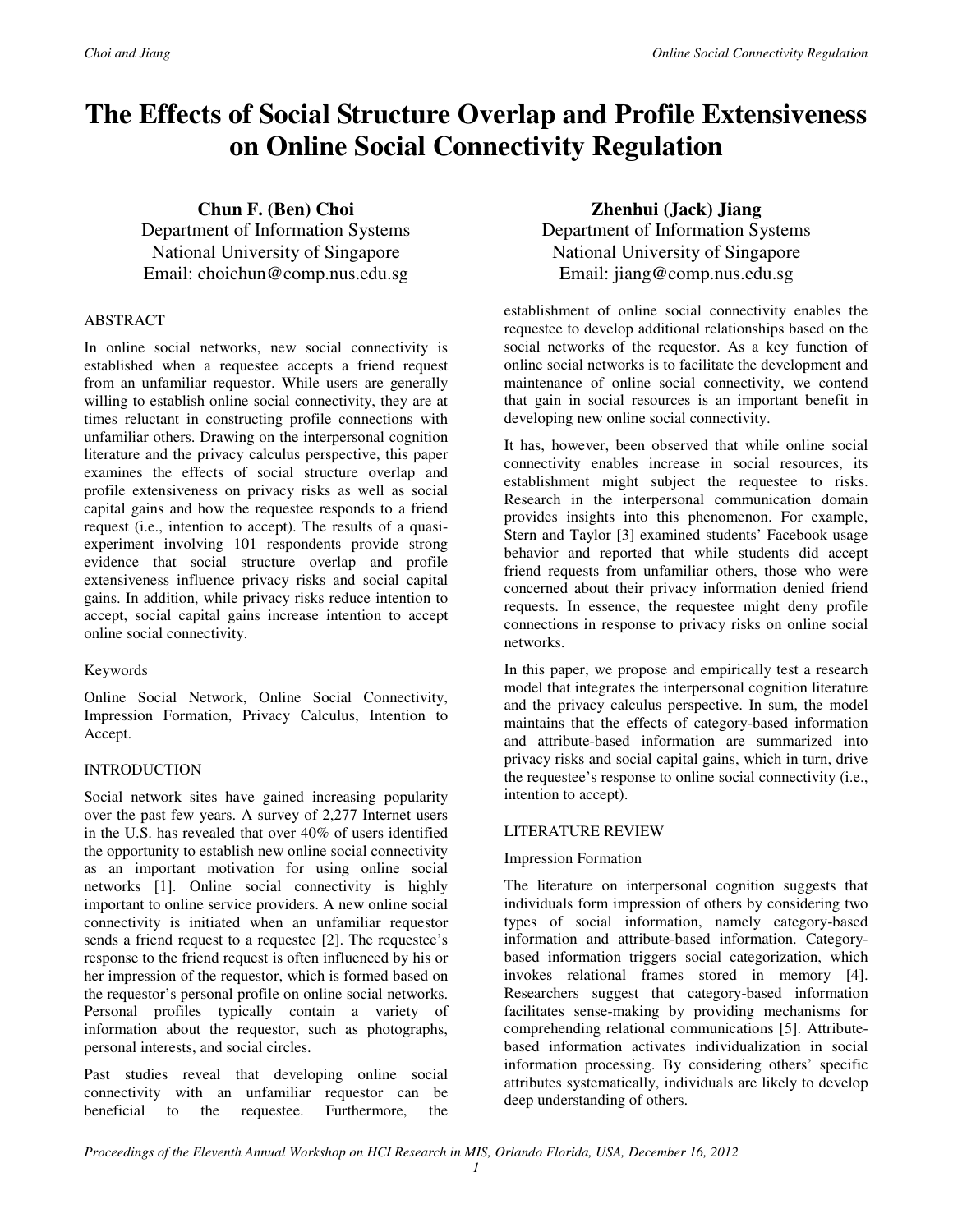# Privacy Calculus

The privacy calculus perspective posits that individuals' decision in allowing boundary accessibility is the outcome of a tradeoff, in which individuals consider the risks associated with boundary accessibility against certain social gains [6]. While past research has considered a variety of risks and gains, privacy risks and social capital gains are suggested to be particularly relevant to individuals' behavior when their personal information is concerned. This study defines privacy risks as the threats to personal information associated with the establishment of profile connections. This type of privacy risks is particularly important in online social networks because establishment of online social connectivity exposes individuals' privacy space to unforeseen danger. Social capital gains is defined as the estimated increase in resources accumulated through relationship development [7]. Past research has regarded gains in social capital as the main enticement for individuals to engage in social interactions.

While privacy risks is known to be a prime inhibitor to online social networking, the requestee's social capital gains is found to be a major driver of social connection development. Overall, privacy risks and social capital gains, which represent the two components in the requestee's privacy calculus, are particularly important in influencing his or her response to online social connectivity.

#### RESEARCH MODEL AND HYPOTHESES

The full research model is presented in Figure 1.



**Figure 1. Research Model**

Privacy Risks

Social structure overlap refers to the degree to which the requestee and the requestor share common interpersonal affiliations. According to the principle of homophily, similarity in interpersonal affiliations increases ease of communication, improves predictability of behavior, and fosters relationships of trust and reciprocity [8]. The requestee who shares similar social networks with the requestor tends to share a common perspective with regards to relationship development, and this commonality reduces risks in developing affiliations. The resulting social cohesion engendered by social structure overlap lessens the likelihood that the requestor will engage in exploitive behavior, and hence reducing risk to the requestee's privacy. Thus, we predict

H1: Compared to low social structure overlap, high social structure overlap leads to lower privacy risks.

In addition to social structure overlap, we expect privacy risks to be influenced by requestor's profile extensiveness, which refers to the extent to which the personal profile contains detailed personal information. By establishing profile connectivity, the requestee initiates, develops, and maintains interpersonal relationships with the requestor [9]. Researchers have noted the importance of personal profiles in the initial stage of relationship development. In sum, when requestor's profile extensiveness is high, the requestee may develop rich understanding of the requestor, and hence reducing privacy risks with regards to establishing online social connectivity. Therefore, we posit

H2: Compared to low profile extensiveness, high profile extensiveness leads to lower privacy risks.

Drawing upon the relationship framing theory [10], we postulate an interaction effect of social structure overlap and profile extensiveness on privacy risks. When social structure overlap is high, a relational frame for close relationships is activated, which not only suppresses the requestee's uncertainty in interpretation but also converges his or her focus in terms of social similarity with the requestor, that is, the requestee is likely to perceive the requestor as someone who shares common social circles and interpersonal connections [11]. Hence, the effect of profile extensiveness is likely diminished when social structure overlap is high.

On the contrary, low social structure overlap suggests less commonality in interpersonal relationships, which activates a relational frame for distant relationships [10]. With the influence of this relational frame, the requestee is likely to become more prudent in forming impressions of the requestor. Such prudence motivates the requestee to adopt a careful approach in which he or she considers each of the attribute-based information available in personal profiles [12]. As a result, low social structure overlap would not be sufficient in finalizing the requestee's impression of the requestor. Compared to low profile extensiveness, high profile extensiveness connotes more informative profile content and hence reduces privacy risks with regards to establishing online social connectivity. Thus, we predict

H3: There is an interaction effect between social structure overlap and profile extensiveness on privacy risks, i.e., In the high social structure overlap condition, the effect of profile extensiveness in terms of reducing privacy risks is less prominent than that in the low social structure overlap condition.

## Social Capital Gains

In online social networks, social structure overlap is a concise representation of similarity in social networks as well as commonality in interpersonal affiliations.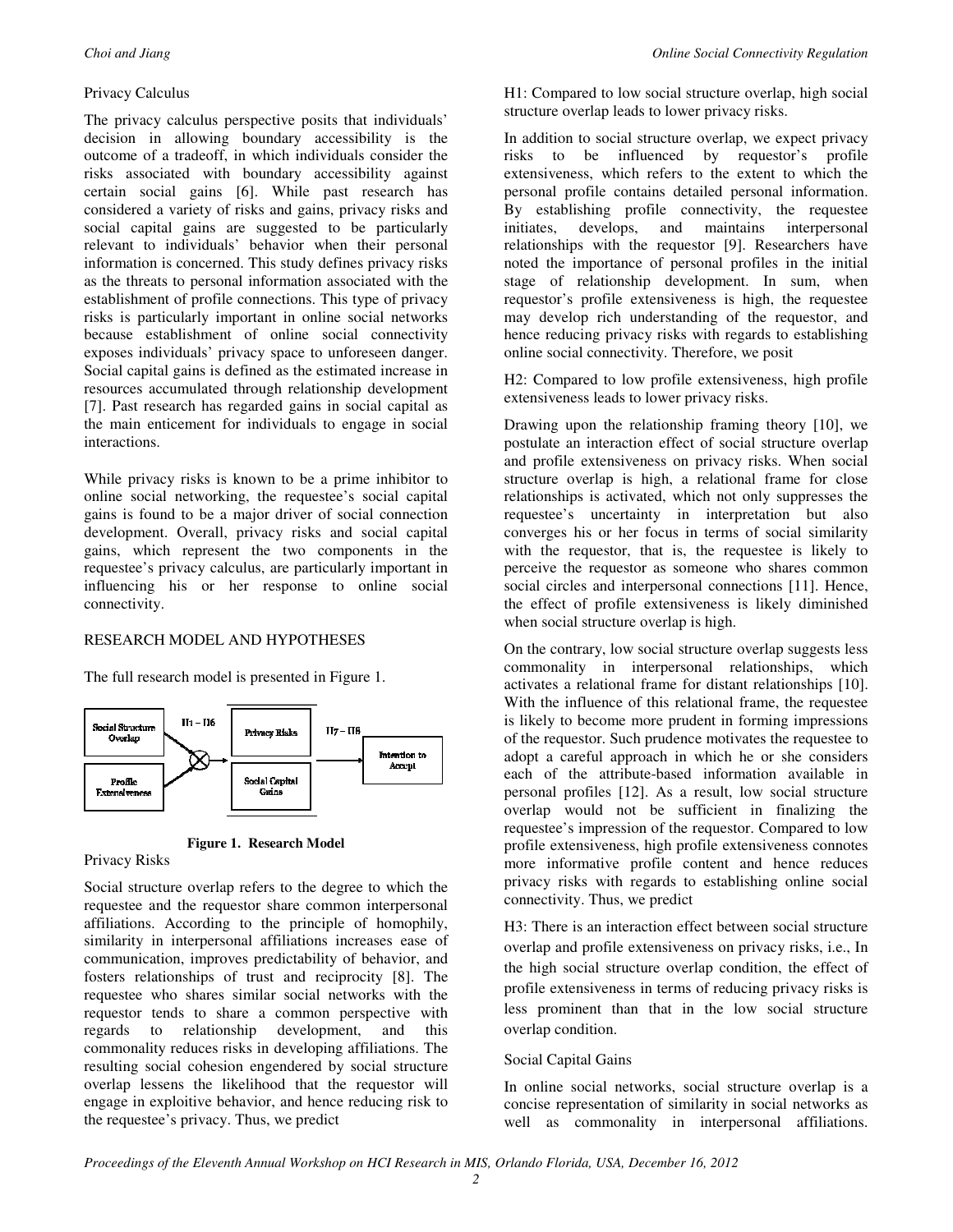Research on interpersonal relationship has consistently uncovered strong links between social structure overlap and liking, which is also termed the similarity effect. Typically, individuals believe others, who shared common social affiliations, would also believe what individuals believe [13]. Past research suggests that a positive relationship between social structure overlap and individuals' expectation of social capital gains in relationship development. Thus, we hypothesize

H4: Higher social structure overlap leads to higher social capital gains.

From a social penetration perspective, when an unfamiliar requestor reveals himself or herself through selfdisclosure, the requestee is better able to understand the requestor and predict his or her future behavior. In online social networks, the lack of physical presence limits attribute-based information to the requestor's selfdisclosure in personal profiles. As a result, the requestee has to rely heavily on the requestor's personal profile in assessing his or her social capital gains. Accordingly, high profile extensiveness is likely to induce large social capital gains in establishing online social connectivity. Thus, we predict

H5: Higher profile extensiveness leads to higher social capital gains.

RFT highlights the importance of category-based information in forming individuals' perception of benefits [10]. Within the framework of RFT, when individuals perceive commonality with others, a relational frame for close relationships is activated, which dominates their evaluation of relationship development, and hence reducing their focus on attribute-based information [14]. However, if individuals perceive distinction in social affiliations, a relational frame for distant relationships is activated, which emphasizes prudence in developing relationships. Hence, individuals are likely to pay attention to attribute-based information.

According to RFT, therefore, when social structure overlap is high, the requestee feels assured that the requestor would have common interests and share mutual understanding in developing relationships, thereby reducing the requestee's reliance on profile information in assessing social capital gains. However, when social structure overlap is low, mutual understanding and common interests cannot be guaranteed; hence, the requestee would pay more attention to information available in the requestor's personal profiles. Thus, we propose

H6: There is an interaction effect between social structure overlap and profile extensiveness on social capital gains, i.e., In the high social structure overlap condition, the effect of profile extensiveness in terms of increasing social capital gains is less prominent than that in the low social structure overlap condition.

Privacy Tradeoff and Request Acceptance

Accepting a friend request can be risky because it represents the requestee's willingness in exposing himself or herself to the requestor on online social networks. Much research suggests that in online social networking, relationship acceptance can be impeded by the requestee's privacy risk perceptions in establishing online social connectivity [15]. Thus, we posit

H7: Higher privacy risks lead to lower intention to accept.

A number of studies suggest that social capital gains significantly influence intention to accept a friend request. For example, in a study on Facebook, Lampe et al. [12] reported that individuals who had favorable impression of others were more willing to establish profile affiliations. These findings imply that the requestee's gains in social capital may induce acceptance to a friend request. Therefore, we hypothesize

H8: Higher social capital gains lead to higher intention to accept.

# RESEARCH METHDOLOGY

This research employed a quasi-experimental design (i.e., 2x2 factorial design) that integrates the characteristics of field surveys and lab experiments. Facebook was chosen as the online social network platform for this study. Respondents were university students who had online social networking experience. In the experiment, respondents were presented with one of the four scenarios (i.e., varied across the two categories of social structure overlap and profile extensiveness) in which they received a friend request from an unfamiliar requestor (i.e., denoted by the name A and a unisex avatar). Social structure overlap was manipulated by the number of mutual friends the respondent has in common with the requestor. In this study, low social structure overlap was represented by 5% of the respondent's total Facebook friends, whereas high social structure overlap was represented by 50% of the respondent's total Facebook friends. Profile extensiveness was facilitated by manipulating the amount of content items in the mock-up personal profile of the requestor that mimicked actual Facebook layout and technology features (e.g., sponsored advertisements, profile pictures, and timeline elements). Low profile extensiveness was represented by 5 timeline items, while high profile extensiveness was represented by 20 timeline items. The timelines items were developed based on a pool of actual timeline items contributed by students from the same university. Respondents were told to imagine that the scenario was real and read through it carefully. Afterwards, they were instructed to complete a questionnaire that contained manipulation checks and measurement items of the research variables, as well as the relevance and realism of the friend request scenario.

The survey ran for one week, and collected 101 responses, who were not friends of the contributors, representing a complete response rate of 67.33%.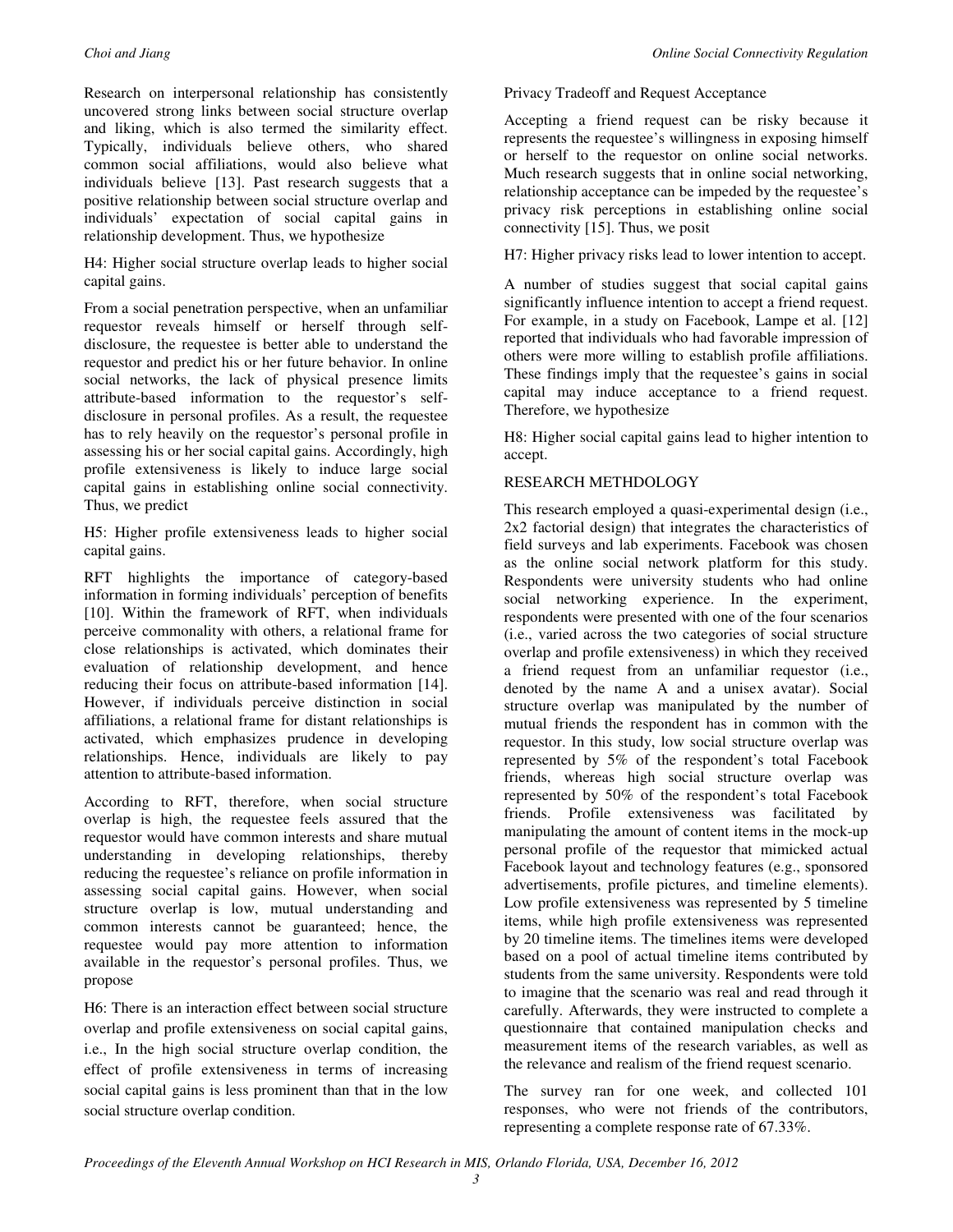## DATA ANALYSIS AND RESULTS

## Respondent Demographics and Background Analysis

Among the 101 respondents participating in the study, 47 were females. The age of the respondents ranged from 20 to 25, with average Internet experience and average Facebook experience being 6.11 years and 3.6 years, respectively.

#### Measurement

Five items measuring privacy risks (Cronbach's alpha = 0.89) and four items measuring social capital gains (Cronbach's alpha = 0.88). Exploratory factor analysis shows that, in general, items load well on their intended factor and lightly on the other factor, thus indicating adequate construct validity.

#### Results on Privacy Risks

ANOVA with privacy risks as dependent variable reveals that higher social structure overlap significantly leads to lower privacy risks (F (1, 97) = 75.04, *p* <0.01) (see Table 3 and 4). Further, profile extensiveness is found to have a significant main effect on privacy risks  $(F (1, 97) = 20.49)$ ,  $p \leq 0.01$ , meaning that compared to low profile extensiveness, high profile extensiveness reduces privacy risks. Hence, H1 and H2 are supported. Simple main effect analysis reveals that (1) high profile extensiveness is associated with significantly higher social capital gains than low profile extensiveness under the low social structure overlap condition (F  $(1, 49) = 22.67$ ,  $p < 0.01$ ), and (2) low profile extensiveness and high profile extensiveness are not different from each other in affecting social capital gains under the high social structure overlap condition  $(F(1, 48) = 1.47, p = 0.23)$ . Therefore, H3 is supported.

## Results on Social Capital Gains

ANOVA with social capital gains as dependent variable reveals that higher social structure overlap significantly leads to higher social capital gains (F  $(1, 97) = 90.11$ , *p* <0.01) (see Table 5 and 6). Further, profile extensiveness is found to have a significant main effect on social capital gains (F  $(1, 97) = 69.26, p < 0.01$ ), meaning that compared to low profile extensiveness, high profile extensiveness increases social capital gains. Hence, H4 and H5 are supported. In line with our prediction, the effect of profile extensiveness is more prominent in the low social structure overlap condition than in the high social structure overlap condition. In particular, when social structure overlap is low, high profile extensiveness significantly boosts social capital gains (i.e., 2.41 for low profile extensiveness vs. 4.29 for high profile extensiveness); when social structure overlap is high, high profile extensiveness also leads to higher social capital gains, but to a smaller extent (i.e., 4.49 for low profile extensiveness vs. 5.48 for high profile extensiveness). Therefore, H6 is supported.

#### Results on Request Acceptance

Partial Least Square was used to test remaining hypotheses. Results shown in Figure 2 indicate that privacy risks has a significant and negative effect on intention to accept ( $\beta$ =-0.352, p<0.01). Hence, H7 is supported. Furthermore, the results demonstrate that social capital gains have a significant and positive effect on intention to accept ( $\beta$ =0.525, p<0.01). Therefore, H8 is supported.



#### **Figure 2. PLS Analysis** DISCUSSION

# Theoretical Implication

This study makes important theoretical contributions. On the basis of the privacy calculus perspective, we identify privacy risks and social capital gains, as the cost and benefit elements of a privacy tradeoff, whereby individuals consider the privacy threats and social benefits in establishing online social connectivity. Our findings show that privacy risks and social capital gains are indeed important determinants of individuals' response to a request for profile connections. To the best of our knowledge, this study is the first to employ the notion of privacy boundary regulation to understand the establishment of online social connectivity.

Further, we contribute to the IS literature by providing evidence on the importance of impression formation in regulating online social connectivity. Based on the interpersonal cognition literature, this study identifies two important antecedents of privacy calculus, namely social structure overlap and profile extensiveness. Specifically, social structure overlap is a type of social category information, which invokes relational frames to facilitate social categorization. Profile extensiveness concerns the details of requestor specific information, which is essential for individualization in social information processing. Taken as a whole, we combine impression formation and privacy calculus and then show the efficacy of this integrative approach in the context of online social networking.

## Practical Implication

Application designers of online social networks often provide mechanisms that address users' perception of privacy risks. While mechanisms that address privacy risks are somewhat common, little design efforts have been made on enhancing the appreciation of social capital gains. To this end, we advocate a design strategy which